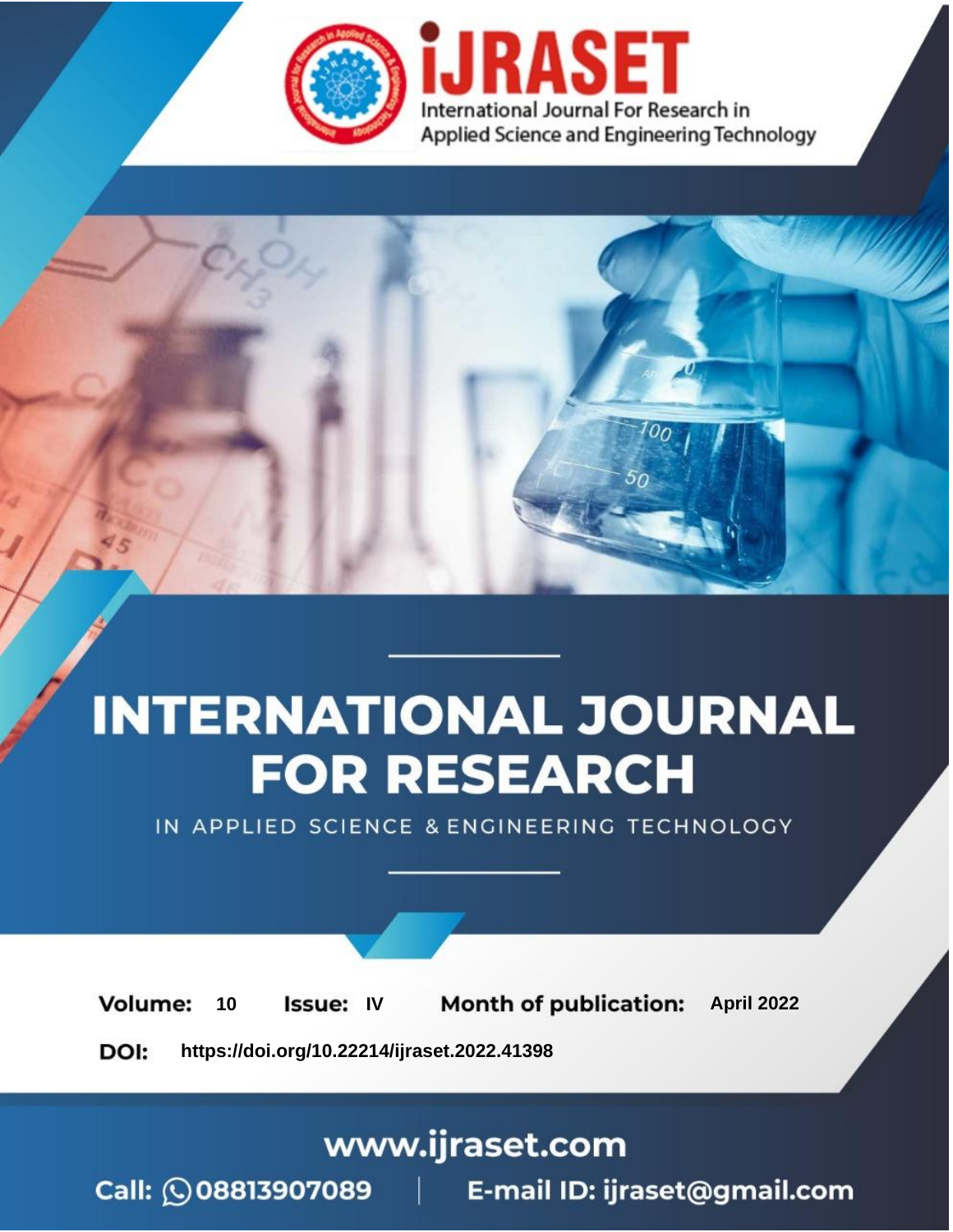

## **Boburnoma and World Literature**

Umurova Guzal

*Professor, Doctor of Philological Sciences of Samarkand State Institute of Foreign Languages*

*Abstract: The article provides information about the work of the king and poet Zahiriddin Muhammad Babur. The poet's work "Boburnoma" and its peculiarities, as well as views on the position of this work in world literature are analyzed. The current relevance of the valuable information in the work "Boburnoma" is noted. Keywords: cultural heritage, unique talent, mummified work, literary views, talent, culture of nations.*

### **I. INTRODUCTION**

The fact that Zahiriddin Muhammad Babur, the king, poet and commander, gained prestige in art, science, public administration and military art, serves not only in these areas, but also in the spiritual thinking of the nation and the international community. The unique talent and rich heritage of such great scholars serve to preserve the greatness of the nation's prestige and raise its name to the sky. During his exemplary life, Zahiriddin Muhammad Babur made a name for himself as a devotee of knowledge and enlightenment, a people's ruler, and a talented poet. At the same time, his historical memoir "Boburnoma" provides valuable information about the culture, nature and traditions of the peoples of Movarounnahr, Khorasan, India and Iran.

### **II. MAIN PART**

As we turn the pages of the Boburnoma, we see the qualities and shortcomings of the peoples of Central Asia, Afghanistan and India, as well as the breadth and complexity of their world of thought, the problems of life at that time, the political and social life of Babur. Other historical sources written in Babur's time: Mirkhand, Khandamir, Muhammad Salih, Binai, Muhammad Haydar, Farishta, Abul-Fazl Allami and other historians are not so clear and complete. In "Boburnoma" the author expresses his highest views and opinions about Alisher Navoi, Abdurahmon Jami, Behzod, Mirzo Ulugbek and other scholars. Although the Boburnoma reflects the history of the peoples of Movarounnahr, Khorasan, India, and Iran in the late 15th and early 16th centuries, it also addresses many pressing economic and social issues, including the political, economic, and trade relations between the abovementioned regions. It is a masterpiece that contains extremely rare information about the geographical location, climate, flora and fauna, mountains, rivers, peoples, tribes and peoples and their living conditions, customs, important historical buildings - Hindu and Muslim temples, weddings and funerals. . That is why "Boburnoma" as a historical and literary heritage amazes scientists around the world.

For many years, well-known orientalists of the West and the East have worked hard to convey the content of the "Boburnoma" to the world community. For example, the Dutch scientist Witsen, the British scientists J. Leyden, V. Erskin, R. Koldekot, A. Beverej, T. Albot, Yu. Kleinrat and A. Keyzer, Pave de Courteil of France, Mirza Nasriddin Haydar Rizvi of India, R. R. Art and N. I. Bayur and the contemporary French scholar Bakke Gromon, the Afghan scholar Abulhay Habibi, the Pakistani scholars Rashid Akhtar, Nadvi and Shah Alam Mawliyat are among them. Japanese scholars are among the world's leading orientalists in the study of the Boburnoma.

We know that this encyclopedic work is the most invaluable written monument not only of the Turkic peoples, but also of world literature, and tells the story of the life and work of the great poet and commander, statesman, founder of the Baburi dynasty Zahiriddin Babur. Significantly, the play contains a lot of valuable information about the history, culture and traditions of Central Asia and other countries. The description, nature, customs and character of each region of our country are described in the encyclopedic work "Boburnoma". In particular, in the description of the city of Khujand, "Меваси фаровон ва бисёр булур. Анори машҳурдир" [5.p.7].

Among the works that vividly testify to the life of ancient Movarounnahr and its peoples, "Boburnoma" stands out. Created by the great lyric poet, Uzbek writer Zakhiriddin Muhammad Babur, this work is a treasure trove of socio-historical, scientific-natural and literary-linguistic information. It chronicles events in Central Asia, Afghanistan, and India from 1494 to 1530. Babur not only records historical facts, battles, chronological information about marches, but also tells interesting stories in vivid language, draws landscapes, describes nature, ethnographic conditions, embodies the period and its features.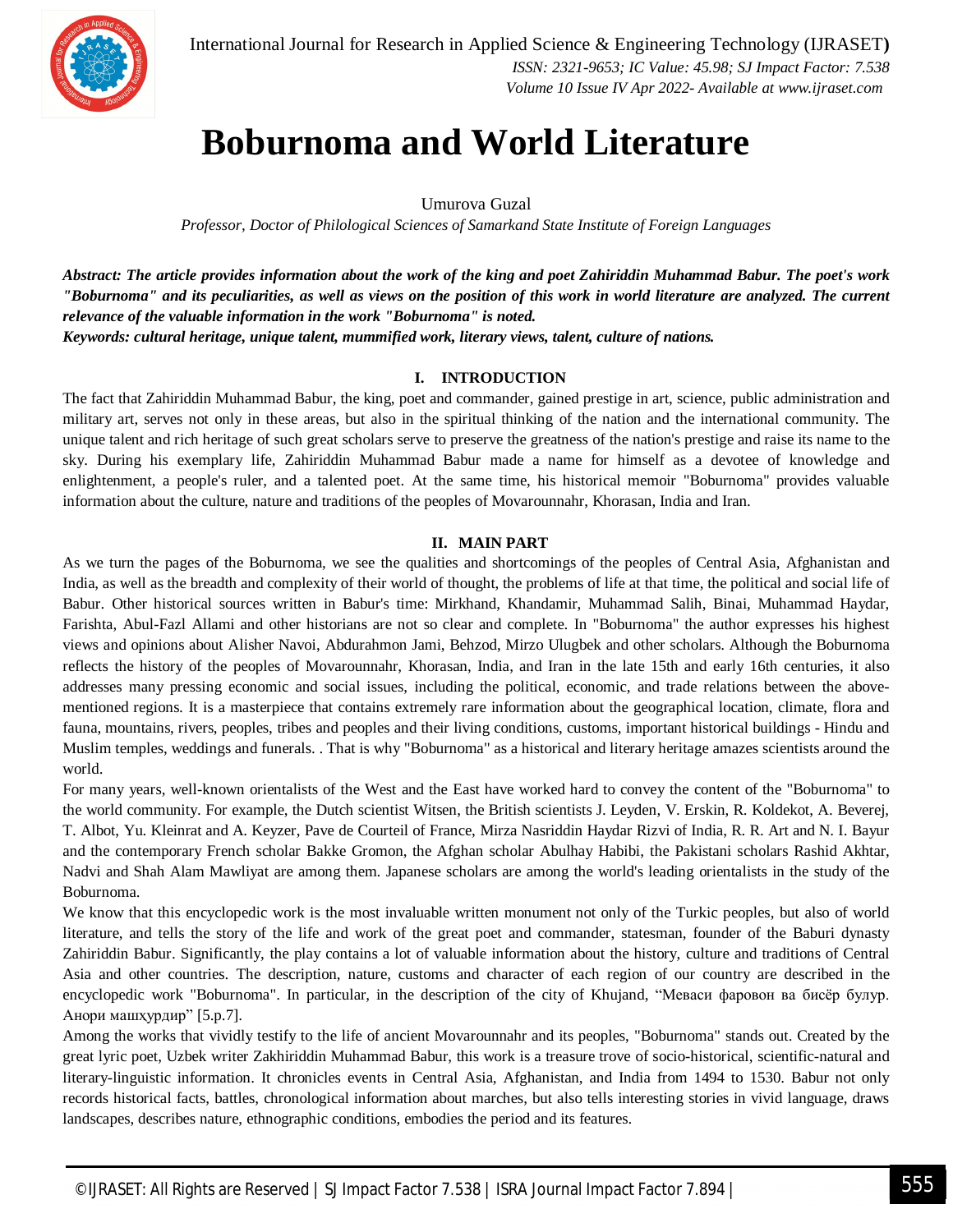

### International Journal for Research in Applied Science & Engineering Technology (IJRASET**)**

 *ISSN: 2321-9653; IC Value: 45.98; SJ Impact Factor: 7.538 Volume 10 Issue IV Apr 2022- Available at www.ijraset.com*

For this reason, the work is valuable not only for its scientific and historical significance, but also as one of the brightest examples of Uzbek fiction. The poet narrates his memoirs in a simple and fluent manner in the style of artistic narration, creating a clear character of dozens of historical figures; draws pictures of natural landscapes; decorates the book with various plots, romantic adventures, poetic fragments. The portraits of the mentioned persons are described one by one, their dress, appearance, character, habits, past, ancestry. The central character in the play is Bobur himself, of course. His emotionally rich heart comes to life brightly before our eyes. The English historian Elfiniston says of the Boburnoma and its author: He vividly depicts the biographies of his contemporaries, their appearance, customs, aspirations, interests and deeds as if reflected in a mirror. In this respect, the Boburnoma is the only truly historical example in Asia [10].

Babur gave a rich knowledge of the geography, fauna and flora of Central Asia, Khorasan and India. In particular, the Boburnoma contains valuable facts about the ethnography, science, art and culture of the Hindus. In his speech at the Tashkent Conference of Asian and African Writers (1958), the famous Indian poet Mulk Raj Anand said: "This book is our heritage with you. It is no coincidence that in Uzbekistan, as in Uzbekistan, "Boburnoma" is highly valued.

Covering many features of the period, showing its communist character and the incomparable rich potential of the Uzbek literary language, "Boburnoma" is a cultural monument comparable to Alisher Navoi's "Khamsa". The fact that the work soon became famous and was translated into Persian several times in the 16th century is a proof of our opinion.

In particular, in the existing Uzbek editions of the Boburnoma, there are many differences in the current spelling of the names of Afghanistan and India, and attempts have been made to give them a clearer expression [2.p.122]. For example, in the names of people Bikramjit-Bikromojit, Malliy Sorduk Malik Soruk, Biharhon-Bahorkhan, Jalolxon Jaghat-Jalolxon Jikaht; place names are read as Bahira-Behra, Kuyil-Kul, Baksara-Bakasar, Avad-Ud, Ita'vaAtova, while animal names are read as cherry (water animal) kals, chamgaddar (bird) -chamagdor, matiyla (bird) -mato, garial (water animal) -karyol, kalahra (deer) -galahra, giniy (bird) -gina, gilahriy (mouse) -kilohiri. In the names of plants nalayar (tree) -nolir, balang (fruit tree) - baling, jamin (flower) -joman; asar-isor from the names of the months; from the words denoting the unit of time gary-giri, pahar-pahr; in the words of weight measurement, rattiyrati, masha-mosha, taank-tong, manyasa-minosa, karor-kurur, sank-song have been transformed. At the same time, he gave a description of the way of life and nature of the Indian people: "Most of the buildings of the Hindus are from the ruins" [5, 124].

When we look at the pieces of history, we realize that in one century there were people who left a special mark in the annals of humanity, who could serve as a role model for future generations with their status in society, scientific and artistic heritage. In the history of the Uzbek people, literature and spirituality of the XV-XVI centuries, Zahiriddin Muhammad Babur can be included in such a series of personalities. The gardens and architectural monuments built by Babur and the Baburis are bright spots in the image of Afghanistan and India. The same can be said of the spiritual treasure they left behind. The life of Zahiriddin Babur is an example for future generations. Although he lived for 47 years, he was a blessed creature and did the work of others that he could not even live for a hundred years. As a historian, ethnographer, local historian, biologist, geographer, and theologian of his time, Babur was well versed in the rules of the Shari'a and wrote a treatise on the subject. he was a great man who conveniently arranged the postal system and carried out many other reforms, landscaping and gardening wherever he went, and spreading the Movarounnahr civilization in the East.

### **III. CONCLUSION**

In conclusion, it should be noted that Zahiriddin Muhammad Babur is the pride not only of our people, but also of humanity. The memory of this brave and courageous figure, who has no analogues in history, will forever remain in our memory. It encourages all of us to serve the homeland more selflessly, to be more loyal.

#### **REFERENCES**

- [1] Бахтиёр Омон. Бобурнинг болалиги. Тошкент: Ғафур Ғулом номидаги нашриёт-матбаа ижодий уйи, 2002.
- [2] "Бобурнома" учун қисқача изоҳли луғат. Тузувчи: Ф.Исҳоқов. Андижон, 2008.
- [3] Буюк сиймолар, алломалар. (Марказий Осиёдаги машҳур мутафаккир ва донишмандлар). Тошкент. 1996.
- [4] Воҳидов Р. Биз билган ва билмаган Бобур. Тошкент: Маънавият, 2008.
- [5] Заҳириддин Муҳаммад Бобур. Бобурнома. Юлдузча нашриёти, 1989.
- [6] Файзиев Т. Заҳириддин Муҳаммад Бобур ва унинг авлодлари. Тошкент: Ёзувчи, 1996.
- [7] Шарма Л.П. Бобурийлар салтанати. Тошкент: Маънавият, 1998.
- [8] Эрскин У. Бобур Ҳиндистонда. Тошкент: Чўлпон, 1995.
- [9] Қаюмов А. Заҳириддин Муҳаммад Бобур ижодиёти. Асарлар, 5- жилд, Тошкент: "Мумтоз сўз", 2009.
- [10] http://baburname.narod.ru/nravy.htm